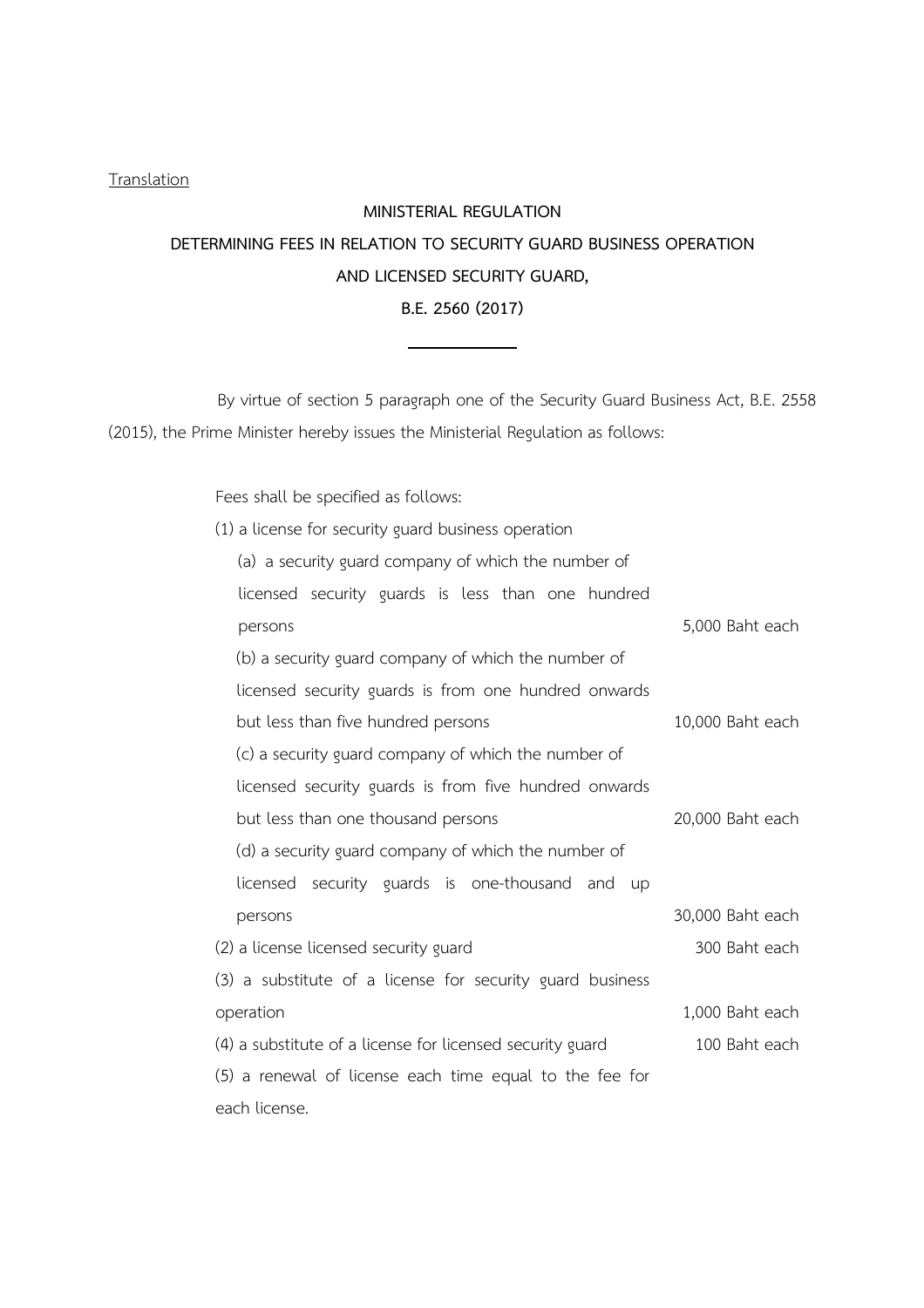Given on the  $14^{\text{th}}$  Day of March, B.E. 2560 General Prayut Chan-O-cha Prime Minister